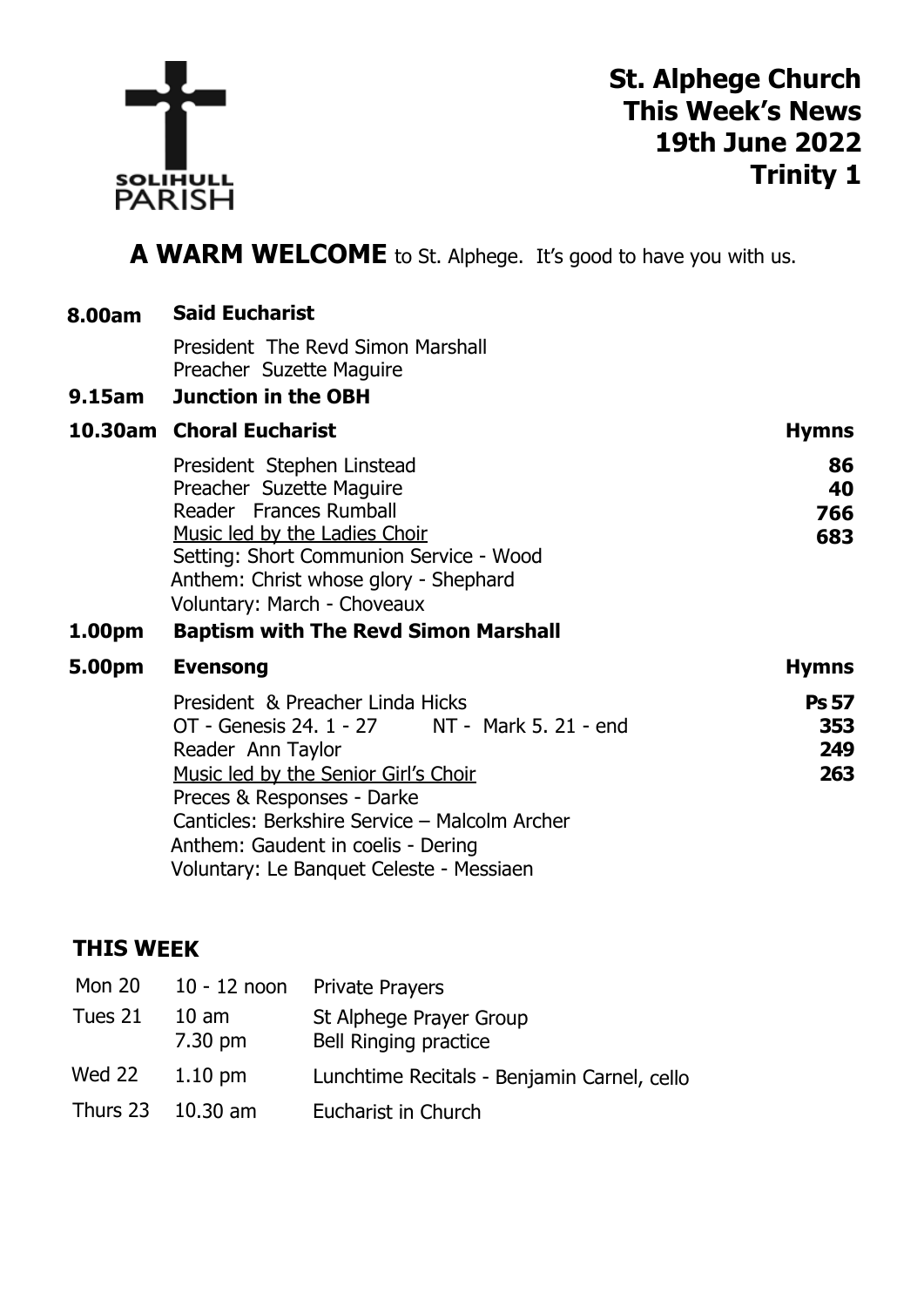### **BIBLE READING Isaiah 65. 1-9**

I was ready to be sought out by those who did not ask, to be found by those who did not seek me. I said, 'Here I am, here I am', to a nation that did not call on my name. I held out my hands all day long to a rebellious people, who walk in a way that is not good, following their own devices; a people who provoke me to my face continually, sacrificing in gardens and offering incense on bricks; who sit inside tombs, and spend the night in secret places; who eat swine's flesh, with broth of abominable things in their vessels; who say, 'Keep to yourself, do not come near me, for I am too holy for you.' These are a smoke in my nostrils, a fire that burns all day long. See, it is written before me: I will not keep silent, but I will repay; I will indeed repay into their laps their iniquities and their ancestors' iniquities together, says the Lord; because they offered incense on the mountains and reviled me on the hills, I will measure into their laps full payment for their actions. Thus says the Lord: As the wine is found in the cluster, and they say, 'Do not destroy it, for there is a blessing in it', so I will do for my servants' sake, and not destroy them all. I will bring forth descendants from Jacob, and from Judah inheritors of my mountains; my chosen shall inherit it, and my servants shall settle there.

#### **BIBLE READING Galatians 3. 23-end**

Before faith came, we were imprisoned and guarded under the law until faith would be revealed. Therefore the law was our disciplinarian until Christ came, so that we might be justified by faith. But now that faith has come, we are no longer subject to a disciplinarian, for in Christ Jesus you are all children of God through faith. As many of you as were baptized into Christ have clothed yourselves with Christ. There is no longer Jew or Greek, there is no longer slave or free, there is no longer male and female; for all of you are one in Christ Jesus. And if you belong to Christ, then you are Abraham's offspring, heirs according to the promise.

#### **GOSPEL Luke 8. 26-39**

Jesus and his disciples arrived at the country of the Gerasenes, which is opposite Galilee. As he stepped out on land, a man of the city who had demons met him. For a long time he had worn no clothes, and he did not live in a house but in the tombs. When he saw Jesus, he fell down before him and shouted at the top of his voice, 'What have you to do with me, Jesus, Son of the Most High God? I beg you, do not torment me'— for Jesus had commanded the unclean spirit to come out of the man. (For many times it had seized him; he was kept under guard and bound with chains and shackles, but he would break the bonds and be driven by the demon into the wilds.) Jesus then asked him, 'What is your name?' He said, 'Legion'; for many demons had entered him. They begged him not to order them to go back into the abyss. Now there on the hillside a large herd of swine was feeding; and the demons begged Jesus to let them enter these. So he gave them permission. Then the demons came out of the man and entered the swine, and the herd rushed down the steep bank into the lake and was drowned. When the swineherds saw what had happened, they ran off and told it in the city and in the country. Then people came out to see what had happened, and when they came to Jesus, they found the man from whom the demons had gone sitting at the feet of Jesus, clothed and in his right mind. And they were afraid. Those who had seen it told them how the one who had been possessed by demons had been healed. Then all the people of the surrounding country of the Gerasenes asked Jesus to leave them; for they were seized with great fear. So he got into the boat and returned. The man from whom the demons had gone begged that he might be with him; but Jesus sent him away, saying, 'Return to your home, and declare how much God has done for you.' So he went away, proclaiming throughout the city how much Jesus had done for him.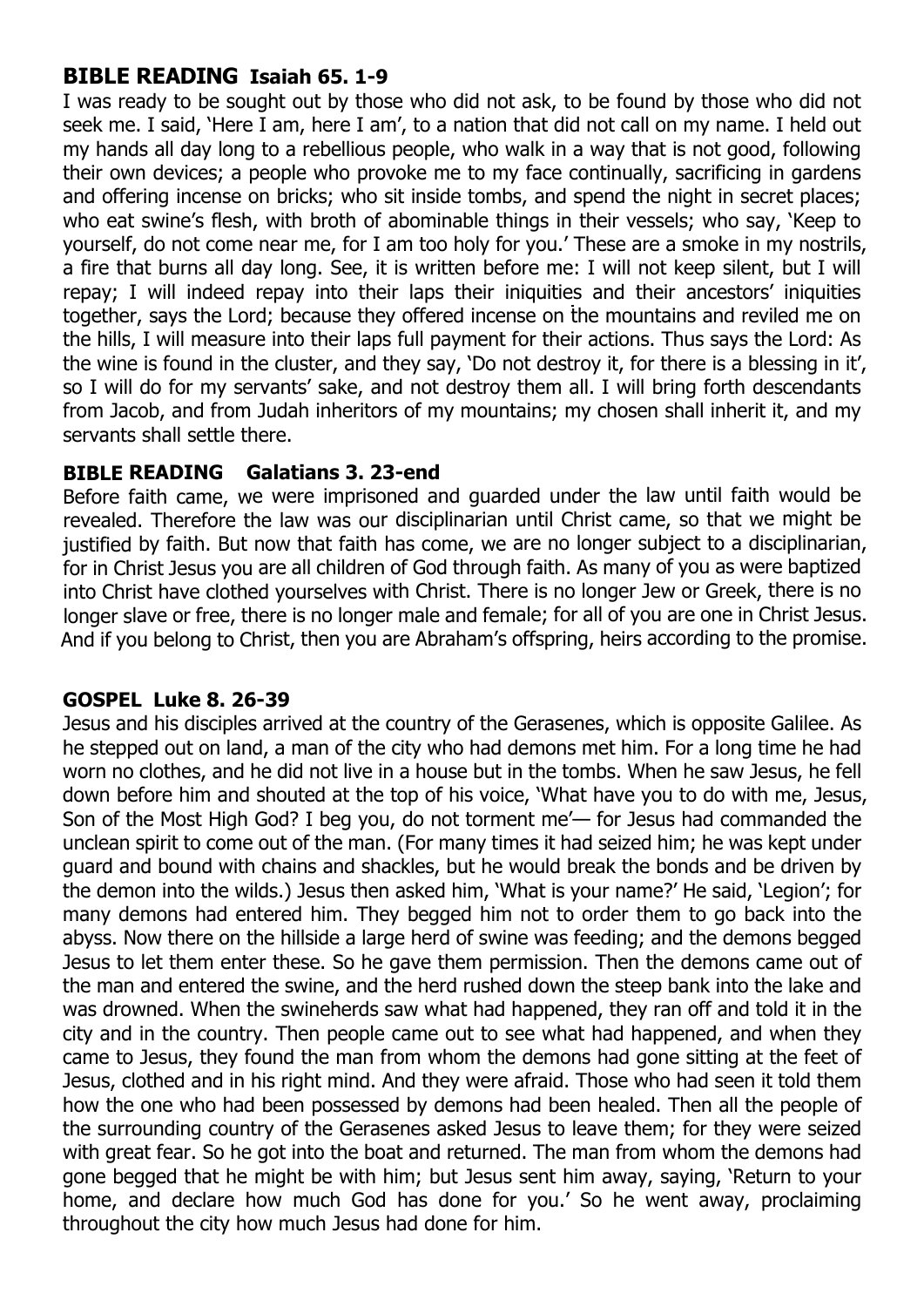## **COLLECT**

Lord Jesus Christ, we thank you that in this wonderful sacrament you have given us the memorial of your passion: grant us so to reverence the sacred mysteries of your body and blood that we may know within ourselves and show forth in our lives the fruits of your redemption; for you are alive and reign with the Father in the unity of the Holy Spirit, one God, now and for ever.

## **POST COMMUNION PRAYER**

Lord, we have broken your bread and received your life. By the power of your Spirit keep us always in your love; through Jesus Christ our Lord.

### **NEXT WEEK**

**Readings:** 1 Kings 19. 15-16, Galatians 5. 1 & 13-25, Luke 9. 51-end. **Services:-** 8.00am, 10.30am & 5pm President & Preacher: The Revd Simon Marshall, 9.15 am Junction on Zoom.

## **THIS WEEK PRAY FOR**

Monday Understanding between all faiths<br>Tuesday The UK Government Tuesday The UK Government<br>Wednesday The staff and pupils Wednesday The staff and pupils of the St Alphege schools<br>Thursday Birmingham Diocesan Thursday Birmingham Diocesan Friday **That we may point others to Christ**<br>
Saturday The people and leaders of Ukraine The people and leaders of Ukraine & Russia

### **PRAY FOR THOSE RECENTLY IN NEED**

Penny, Lucy Adeyemo, Kerrie, Pat Dudley, Wendy Meikle, Ron, Peggy Monkhouse, Tina, Chris Weale, Iona, Ann Brooks, Michael Palmer, Judy Potter, Isagani Olipas, David, April.

#### **CONTINUE TO PRAY FOR**

Henry Balthazor, Stephen Foster, Jenny Williams, Jonathan Mark, Stephen John, Helen Greenham, Anne Roberts, Katie, Evelyn Berry, Anne Kemp, Mandy Watts, Rashi Somal, Tess Salmon.

### **PRAY FOR THOSE RECENTLY DEPARTED**

Marion Bradford, Peter Gregory, James Bumstead, Robert Jones.

### **NOTICES**

#### **Reinstatement of the chalice**

Following the agreement of the parish and deputy wardens, and the parish staff team, I am delighted to announce that the chalice will be reinstated at all services of the Holy Eucharist in the parish from Sunday 3rd July. Thus, it will be possible to receive both the bread and the wine of communion. This decision has been taken in line with the current advice of the Church of England. I understand that some people may still want to receive only the bread at communion, and that is absolutely fine - the receiving of wine will be a choice for each individual. The wine will be offered in the traditional way by a 'chalice assistant', as it was before the Covid-19 pandemic. We will keep this step under review to ensure that our congregations continue to feel safe, and that our worship is enriched. If you have any questions about this step, please contact me or one of the Churchwardens. Fr Simon.